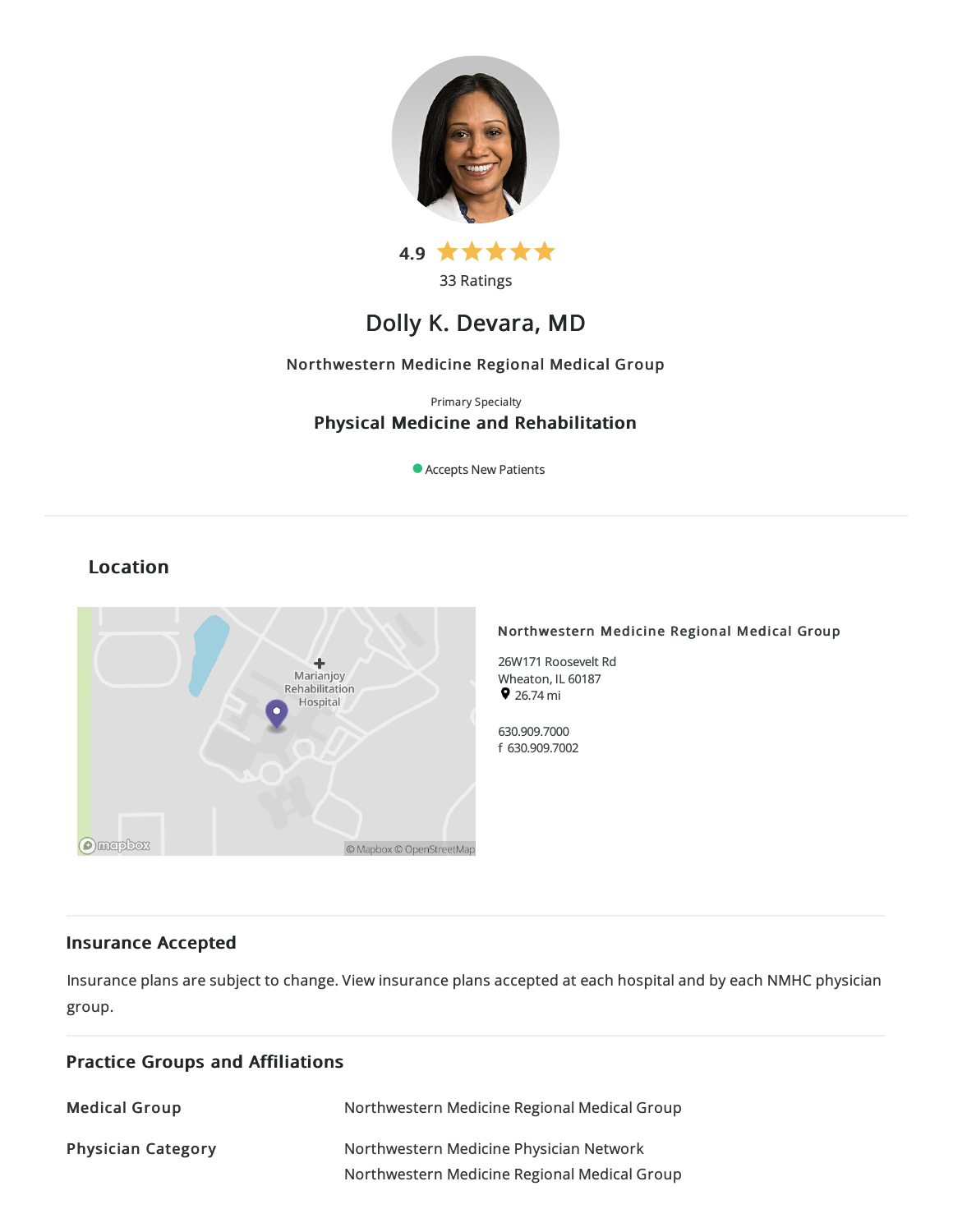On Medical Staff At Central DuPage Hospital Delnor Hospital Marianjoy Rehabilitation Hospital

# Education

| <b>Medical Education</b> | MD, Deccan College of Medical Sciences - 1992  |
|--------------------------|------------------------------------------------|
| Residency                | Icahn School of Medicine at Mount Sinai - 2001 |
|                          | Marianjoy Rehabilitation Hospital - 2005       |

# Board Certifications

American Board of Internal Medicine- Hospice & Palliative Medicine(Certified) American Board of Physical Medicine and Rehabilitation - Brain Injury Medicine (Certified) American Board of Physical Medicine and Rehabilitation - Physical Medicine & Rehabilitation (Certified)

# Practice Focus Areas

BotoxInjections (Botulinum Toxin) Brain Injury Rehabilitation Concussion Care Spasticity Trigger Point Injections

**Electrodiagnostic Test Testing** Musculoskeletal Disorders Neurological Rehabilitation

# Ratings & Reviews

At Northwestern Medicine, our patient's feedback is important to us. While different care providers have their own unique strengths, we strive to be as transparent as possible with our quality of care. Read more

### Care Provider Ratings

Overall rating



### Reviews From Patients 18 Reviews

AUGUST 29 2021 Shes very uplifting and personable. Willing to go the extra mile and make it more comfortable whether it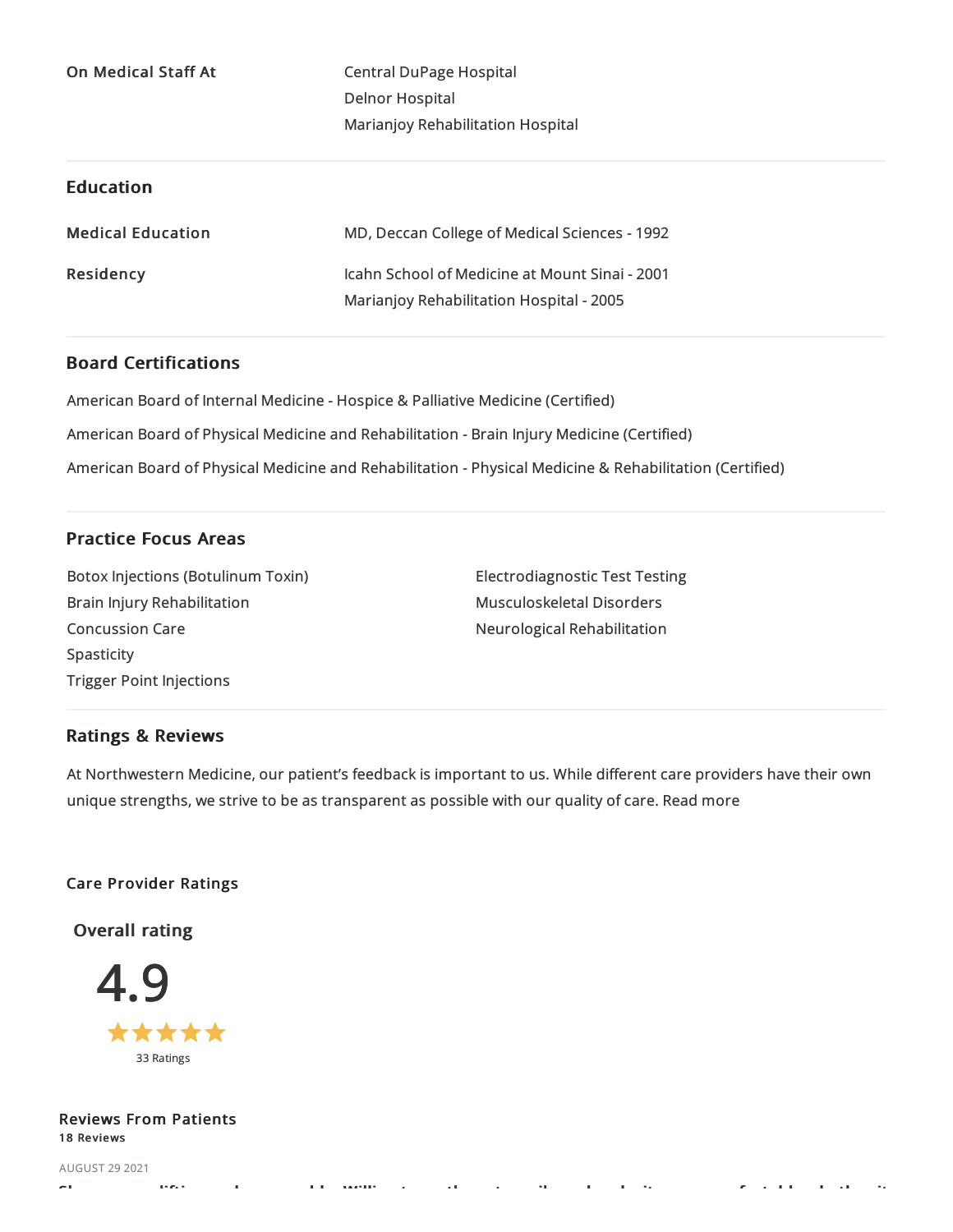Shes very uplifting and personable. Willing to go the extra mile and make it more comfortable whether it be in there, or just an appointment.

#### AUGUST 29 2021

Dr Dolly the as very personable, thorough and timely with her report. Thank you

### AUGUST 252021

Such a caring and patient doctor. She really cared about what I had to say. Made me smile and laugh too. Really helped me see that Im going to be okay.

#### JUNE 192021

Dr. Devara is an excellent MD! She is professional, personable, knowledgeable, and friendly. She always takes time to speak with me, is interested in my answers, and she listens.

#### MAY 122021

Very friendly and concerned.

MAY 5 2021

### Wonderful

#### MAY 32021

She is very good in her field. Explains problem in detailed manner. Very friendly.

APRIL242021

Professional, personable, caring and friendly!

### MARCH 142021

Only the 2nd time Ive seen her but she seems very nice and concerned about me.

### MARCH 112021

Extremely knowledgeable, excellent care, and listens to patient and family members.

### JANUARY 242021

Outstanding, thorough, professional, caring and personable doctor.

#### DECEMBER 262020

Personable, caring, proficient.

#### **NOVEMBER 29 2020**

Again, friendly and personable. Took the time to discuss details, explained decisions, got to know our son.

#### NOVEMBER 142020

It was our first time meeting Dr Devara but she seemed friendly and helpful.

#### NOVEMBER 142020

My wife has been going there for years and the doctors and therapist are terrific!